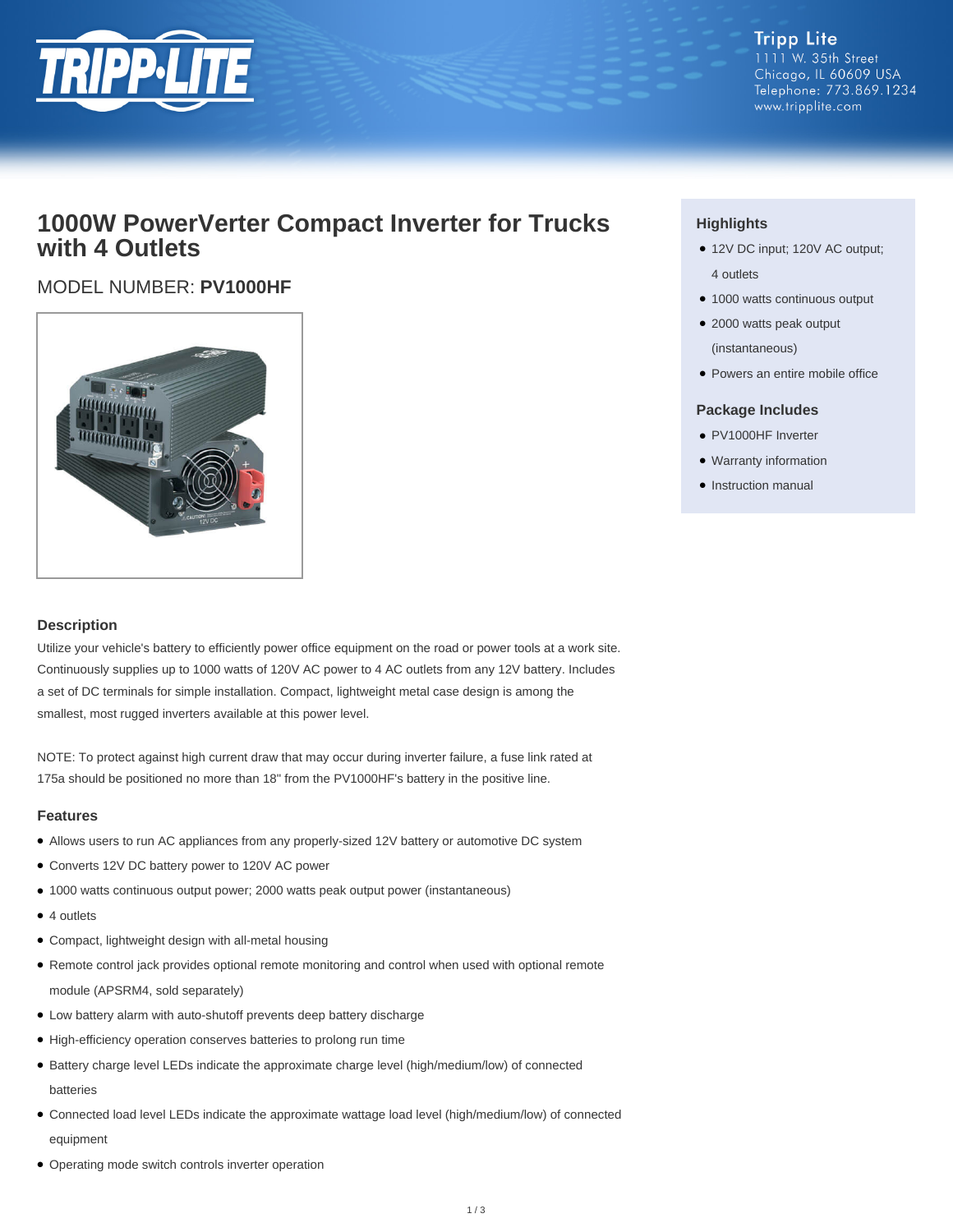

- Battery Charge Conservation Dial conserves battery power by setting the load-level at which the inverter automatically shuts off
- Cooling fan regulates internal temperature and prolongs service life
- Mounting flanges provide safe, fixed installation
- Grounding lug connects to vehicle ground
- Grooved cooling surface provides additional surface area for more efficient cooling

## **Specifications**

| <b>OVERVIEW</b>                              |                                                                                                                                                                                                                       |  |
|----------------------------------------------|-----------------------------------------------------------------------------------------------------------------------------------------------------------------------------------------------------------------------|--|
| <b>UPC Code</b>                              | 037332097187                                                                                                                                                                                                          |  |
| <b>INPUT</b>                                 |                                                                                                                                                                                                                       |  |
| <b>Recommended Electrical Service</b>        | Requires 12V DC input source capable of delivering 100A for the required duration (when used at full capacity). For<br>automotive applications, hardwire installation with 175A battery system fusing is recommended. |  |
| Maximum Input Amps / Watts                   | Full continuous load - 100A at 12V DC, No load - 1.5A at 12V DC, Shutdown / load sense mode - 100 micro amps                                                                                                          |  |
| Input Connection Type                        | Set of 2 DC bolt-down wiring terminals                                                                                                                                                                                |  |
| Input Cord Length Details                    | User supplies cabling. Minimum gauges for full load operation: #4 wire (12 ft max), #2 wire (20 ft max), #0 wire (31 ft<br>max).                                                                                      |  |
| Voltage Compatibility (VDC)                  | 12                                                                                                                                                                                                                    |  |
| <b>OUTPUT</b>                                |                                                                                                                                                                                                                       |  |
| <b>Frequency Compatibility</b>               | 60 Hz                                                                                                                                                                                                                 |  |
| Pure Sine Wave Output                        | No.                                                                                                                                                                                                                   |  |
| Output (Watts)                               | 1000                                                                                                                                                                                                                  |  |
| Nominal Output Voltage(s)<br>Supported       | <b>120V</b>                                                                                                                                                                                                           |  |
| <b>Output Receptacles</b>                    | $(4)$ 5-15R                                                                                                                                                                                                           |  |
| Continuous Output Capacity (Watts)           | 1000                                                                                                                                                                                                                  |  |
| Peak Output Capacity (Watts)                 | 2000                                                                                                                                                                                                                  |  |
| Output Voltage Regulation                    | Maintains PWM sine wave output voltage of 115 VAC (+/- 10% VAC)                                                                                                                                                       |  |
| <b>Output Frequency Regulation</b>           | 60 Hz (+/- 5% Hz)                                                                                                                                                                                                     |  |
| <b>Overload Protection</b>                   | Automatic overload protection shuts down inverter system in the event of overloads. Inverter and electrical system<br>are further protected via four internal 40A automotive fuses                                    |  |
| <b>BATTERY</b>                               |                                                                                                                                                                                                                       |  |
| DC System Voltage (VDC)                      | 12                                                                                                                                                                                                                    |  |
| <b>USER INTERFACE, ALERTS &amp; CONTROLS</b> |                                                                                                                                                                                                                       |  |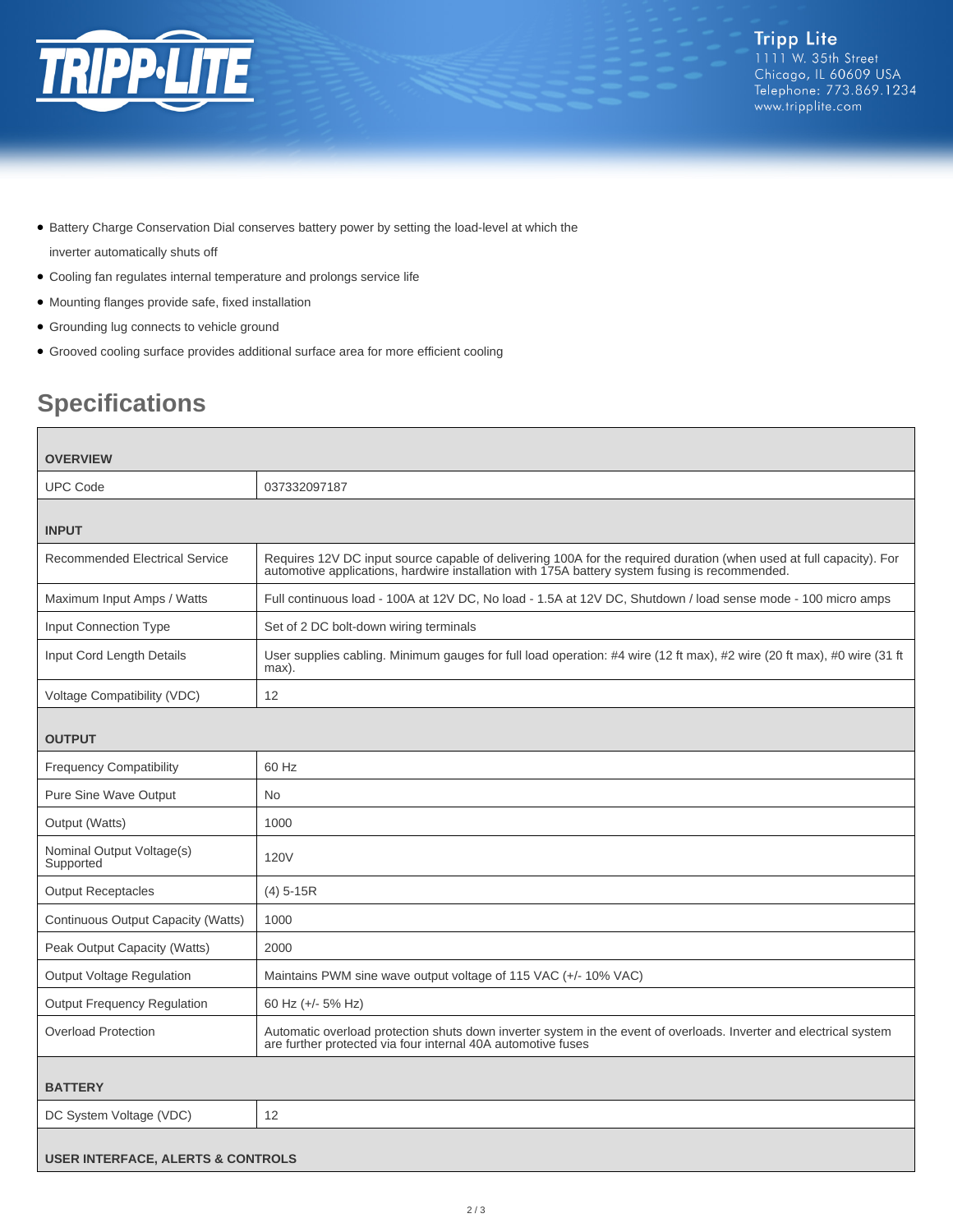

| <b>Front Panel LEDs</b>                       | Set of 6 LEDs offer continuous status information on battery and connected load conditions                                                                                                                                                                                                                                                                              |
|-----------------------------------------------|-------------------------------------------------------------------------------------------------------------------------------------------------------------------------------------------------------------------------------------------------------------------------------------------------------------------------------------------------------------------------|
| <b>Switches</b>                               | 3 position rocker switch enables on/off power control, plus "remote" setting which enables inverter to be remotely<br>powered on or off when used in conjunction with <a class="productLink" href="//www.tripplite.com/Remote-&lt;br&gt;Control-Module-Tripp-Lite-PowerVerter-Inverters-Inverter-Chargers~APSRM4">APSRM4</a> Remote<br>Control Module (sold separately) |
| Audible Alarm                                 | Dual function alarm indicates overload conditions or low DC input voltage of 10.5V or less                                                                                                                                                                                                                                                                              |
| <b>PHYSICAL</b>                               |                                                                                                                                                                                                                                                                                                                                                                         |
| <b>Cooling Method</b>                         | Fan                                                                                                                                                                                                                                                                                                                                                                     |
| Form Factors Supported                        | Mounting slots enable permanent placement of inverter on any horizontal surface (see manual for additional<br>mounting information)                                                                                                                                                                                                                                     |
| <b>Material of Construction</b>               | Aluminum, Steel                                                                                                                                                                                                                                                                                                                                                         |
| Shipping Dimensions (hwd / cm)                | 11.18 x 19.81 x 46.74                                                                                                                                                                                                                                                                                                                                                   |
| Shipping Dimensions (hwd / in.)               | 4.40 x 7.80 x 18.40                                                                                                                                                                                                                                                                                                                                                     |
| Shipping Weight (kg)                          | 3.22                                                                                                                                                                                                                                                                                                                                                                    |
| Shipping Weight (lbs.)                        | 7.10                                                                                                                                                                                                                                                                                                                                                                    |
| Unit Dimensions (hwd / cm)                    | 10.8 x 15.24 x 33.02                                                                                                                                                                                                                                                                                                                                                    |
| Unit Dimensions (hwd / in.)                   | $4.25 \times 6 \times 13$                                                                                                                                                                                                                                                                                                                                               |
| Unit Weight (kg)                              | 2.72                                                                                                                                                                                                                                                                                                                                                                    |
| Unit Weight (lbs.)                            | 6                                                                                                                                                                                                                                                                                                                                                                       |
| <b>ENVIRONMENTAL</b>                          |                                                                                                                                                                                                                                                                                                                                                                         |
| <b>Relative Humidity</b>                      | 0-95% non-condensing                                                                                                                                                                                                                                                                                                                                                    |
| <b>WARRANTY</b>                               |                                                                                                                                                                                                                                                                                                                                                                         |
| <b>Product Warranty Period</b><br>(Worldwide) | 1-year limited warranty                                                                                                                                                                                                                                                                                                                                                 |

© 2021 Tripp Lite. All rights reserved. All product and company names are trademarks or registered trademarks of their respective holders. Use of them does not imply any affiliation with or endorsement by them. Tripp Lite has a policy of continuous improvement. Specifications are subject to change without notice. Tripp Lite uses primary and third-party agencies to test its products for compliance with standards. See a list of Tripp Lite's testing agencies: <https://www.tripplite.com/products/product-certification-agencies>